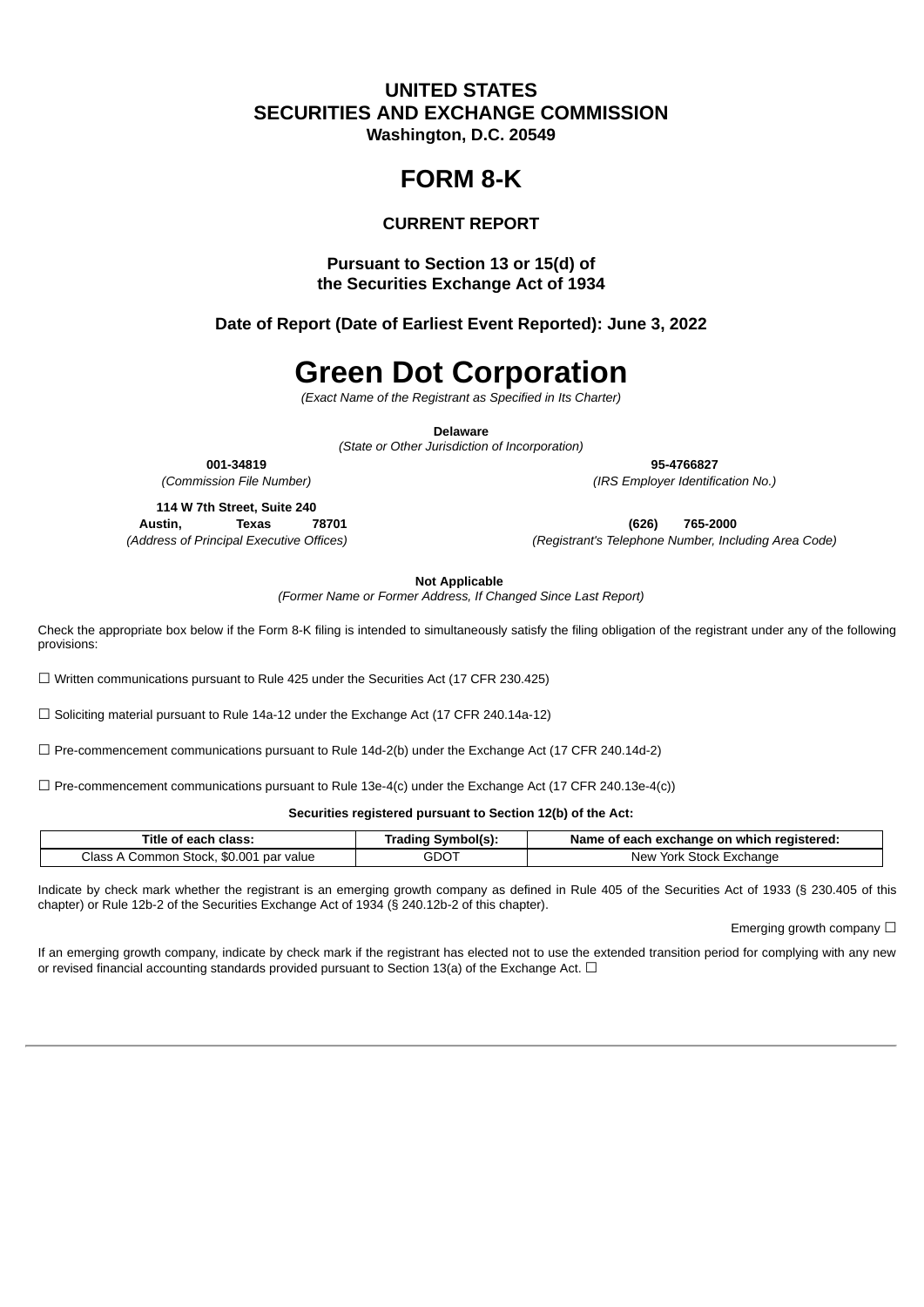#### **Item 7.01. Regulation FD Disclosure.**

As previously disclosed, on October 4, 2021, Green Dot Corporation (the "Company") announced that it was unable to consummate the proposed sale (the "Sale Transaction") of substantially all of the assets and operations of the Tax Refund Solutions business of Republic Bank & Trust Company ("Republic") to the Company, resulting in the termination of the Sale Transaction and the Company's payment to Republic of a termination fee of \$5 million in January 2022. In connection with the termination of the Sale Transaction, as previously disclosed, Republic filed a claim against the Company in the Court of Chancery of the State of Delaware (the "Litigation"), asserting that the Company had breached the definitive agreement for the Sale Transaction. On June 3, 2022, the parties to the Litigation agreed to settle the Litigation in exchange for a \$13 million payment from the Company to Republic (which amount is exclusive of the \$5 million termination fee paid in January 2022).